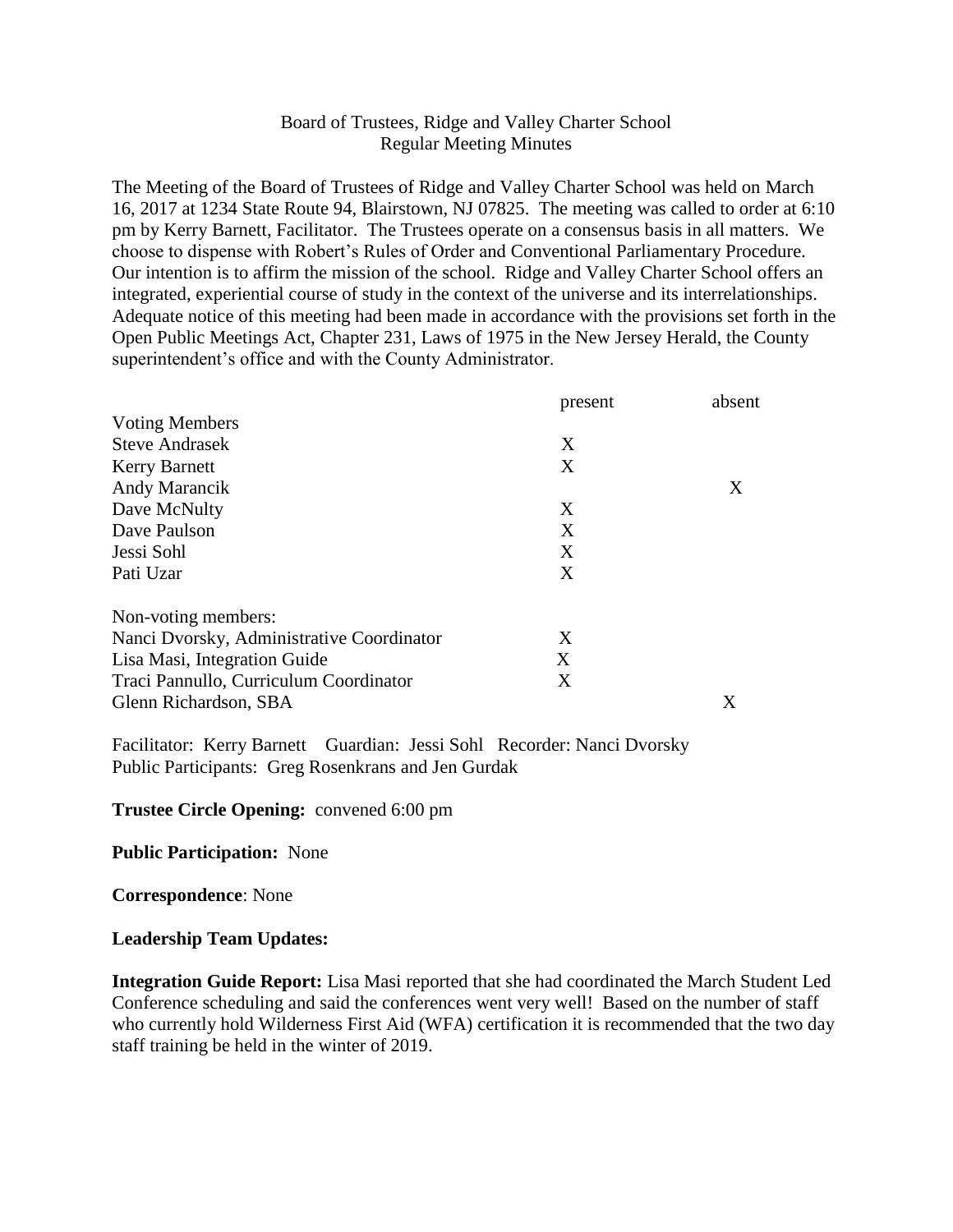**Curriculum Coordinator Report:** Traci Pannullo has been working with Rita Haase on PARCC testing preparation for the  $1<sup>st</sup>$ ,  $2<sup>nd</sup>$ , and  $3<sup>rd</sup>$  weeks in May. She also continues to work on 2017-2018 school year details. Traci reported on the success of the MidSchool Math Conference which she attended along with five RVCS staff who guide middle school math groups.

**Administrative Coordinator Report:** Nanci Dvorsky reported: Approval of the February 16, 2017 minutes. **Resolution 3.16.17.a** To approve payment of bills in the amount of \$156,665.49 which includes payroll. Approved unanimously. **Resolution 3.16.17.c** To approve applying for the NJSIG 2016-2017 Risk Management Plan grant in the amount of \$1,350.00. Approved unanimously. **Resolution 3.16.17.e** To approve Nicole Cherichella as a substitute Guide for the 2016-2017 school year. Approved unanimously. The Trustees approve the second draft of the 2017-2018 school calendar as attached.

Second reading and adoption of the following policy updates: Policy 4111 Recruitment, Selection, and Hiring (Revised) Policy 4211 Recruitment, Selection, and Hiring (Noncertified staff) (Revised)

**Business Administrator Report:** Nanci Dvorsky reported: 3**.16.17.b** To approve the Board Secretary and Treasurer Reports for February 2017 and to certify that no major account or fund has been over expended and to confirm that sufficient funds are available to meet the schools financial obligations for the remainder of the year. Approved unanimously. **Resolution 3.16.17.h** To approve budget transfers from Jan 1, 2017 to March 16, 2017 as attached. Approved unanimously.

## **Committee Reports**

**Parent** Planning continues for the April 30<sup>th</sup> fundraising event at Camp Mason.

**Technology** Dave McNulty gave an update on the Curriculum Data Base technical work that is happening and introduced the possibility of a training platform that could be used at RVCS.

**Facilities** Nanci Dvorsky reported that she is recommending that the parking lot be resealed and striped this summer. Additional parking solutions were discussed.

**Finance** Steve Andrasek reported that the Finance Committee had completed work on the 2017-2018 budget and he presented it on behalf of the committee for Trustee approval. **Resolution 3.16.17.d** To approve the 2017-2018 Budget as attached. Approved unanimously.

**Communication** The social media work is continuing. The Open House has been moved to Wednesday April 5th.

**Other Business** The data analysis for the Charter Renewal Application continues. The Lego Engineering summer program is approved. Kerry Barnett gave a Trustee Review Committee update regarding two Trustee applications they have received. Kerry Barnett offered to be the point person on graduation, June 14<sup>th</sup> at 10:00am. Pati Uzar offered to do the program and the Parent Committee will be contacted to see if they will host refreshments for the event.